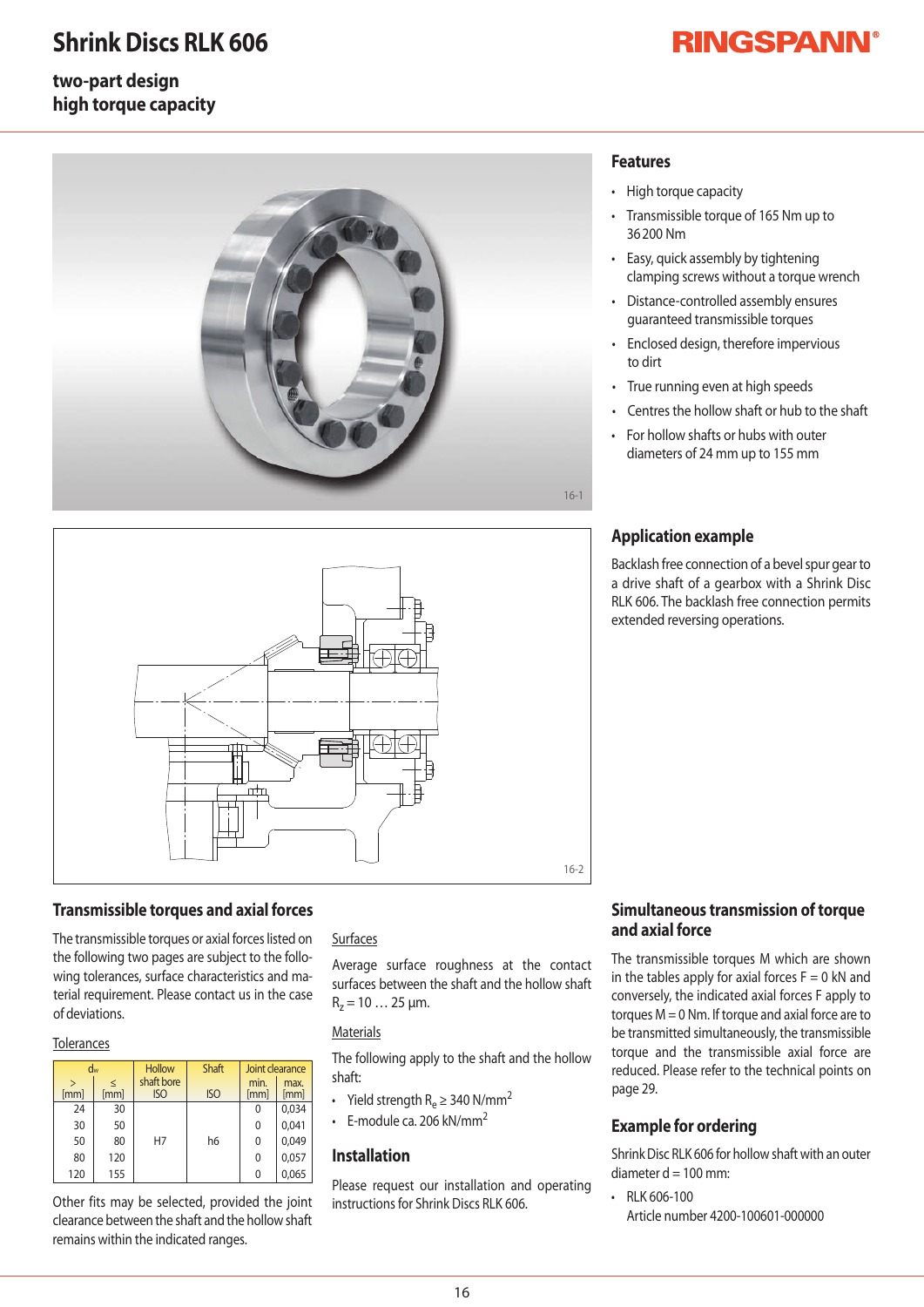## **Shrink Discs RLK 606**

# **RINGSPANN®**

### **two-part design high torque capacity**



|                             |     | ød <sub>1</sub>                                                                                |      |      |      | $\mathfrak{g}^\mathfrak{t}_\varnothing$<br>$\frac{1}{\alpha}$ |      |                                 |                                                                     |                            |    |                |        | øď  | ødf                |  |  |
|-----------------------------|-----|------------------------------------------------------------------------------------------------|------|------|------|---------------------------------------------------------------|------|---------------------------------|---------------------------------------------------------------------|----------------------------|----|----------------|--------|-----|--------------------|--|--|
| <b>Shrink Disc released</b> |     |                                                                                                |      |      |      |                                                               |      |                                 |                                                                     | <b>Shrink Disc clamped</b> |    |                |        |     |                    |  |  |
| $17-1$<br>$17 - 2$          |     |                                                                                                |      |      |      |                                                               |      |                                 |                                                                     |                            |    |                |        |     |                    |  |  |
| <b>Dimensions</b>           |     |                                                                                                |      |      |      |                                                               |      |                                 | <b>Technical Data</b>                                               |                            |    |                |        |     | Article number     |  |  |
|                             |     |                                                                                                |      |      |      |                                                               |      |                                 | Transmissible<br><b>Clamping screws</b><br>torque or<br>axial force |                            |    |                | Weight |     |                    |  |  |
| <b>Size</b><br>d            | D   | $\sf B$<br>$\mathsf C$<br>H<br>$d_w$ <sup>*</sup><br>d <sub>1</sub><br>$L_1$<br>L <sub>2</sub> |      |      |      | M                                                             | F    | <b>Size</b><br>Number<br>Length |                                                                     |                            |    |                |        |     |                    |  |  |
| mm                          | mm  | mm                                                                                             | mm   | mm   | mm   | mm                                                            | mm   | mm<br>$\overline{19}$           | <b>Nm</b><br>165                                                    | kN<br>$\overline{17}$      |    |                | mm     | kg  |                    |  |  |
| 24                          | 50  | 26                                                                                             | 22   | 15   | 17   | $\mathbf{1}$                                                  | 21,0 | 20<br>21                        | 210<br>240                                                          | 21<br>22                   | 5  | M <sub>6</sub> | 16     | 0,3 | 4200-024601-000000 |  |  |
| 30                          | 60  | 32                                                                                             | 24   | 17   | 19   | $\mathbf{1}$                                                  | 23,0 | 24<br>25<br>26                  | 280<br>330<br>370                                                   | 23<br>26<br>28             | 6  | M <sub>6</sub> | 16     | 0,3 | 4200-030601-000000 |  |  |
| 36                          | 72  | 39                                                                                             | 27,5 | 19   | 20,5 | $\mathbf{1}$                                                  | 25,8 | 27<br>30<br>33                  | 480<br>630<br>820                                                   | 35<br>42<br>49             | 5  | M8             | 20     | 0,5 | 4200-036601-000000 |  |  |
| 40                          | 80  | 47                                                                                             | 29,5 | 20,5 | 22,5 | 1,5                                                           | 27,8 | 30<br>32<br>34                  | 480<br>580<br>700                                                   | 32<br>36<br>41             | 6  | M8             | 20     | 0,6 | 4200-040601-000000 |  |  |
| 44                          | 80  | 47                                                                                             | 29,5 | 20,5 | 22,5 | 1,5                                                           | 27,8 | 34<br>35<br>37                  | 720<br>780<br>920                                                   | 42<br>44<br>49             | 6  | M8             | 20     | 0,6 | 4200-044601-000000 |  |  |
| 50                          | 90  | 53                                                                                             | 31   | 22   | 24   | 1,5                                                           | 29,3 | 38<br>40<br>42                  | 1150<br>1300<br>1520                                                | 60<br>65<br>72             | 8  | M8             | 20     | 0,8 | 4200-050601-000000 |  |  |
| 55                          | 100 | 58                                                                                             | 34,5 | 24,5 | 27   | 1,5                                                           | 32,3 | 42<br>45<br>48                  | 1300<br>1600<br>1900                                                | 61<br>71<br>79             | 8  | M8             | 20     | 1,2 | 4200-055601-000000 |  |  |
| 62                          | 110 | 66                                                                                             | 34,5 | 24,5 | 27   | 1,5                                                           | 32,3 | 48<br>50<br>52                  | 1700<br>1950<br>2160                                                | 70<br>78<br>83             | 9  | M8             | 20     | 1,5 | 4200-062601-000000 |  |  |
| 68                          | 115 | 72                                                                                             | 35   | 24,5 | 27   | 1,5                                                           | 32,3 | 50<br>55<br>60                  | 1900<br>2500<br>3150                                                | 76<br>90<br>105            | 9  | M <sub>8</sub> | 20     | 1,6 | 4200-068601-000000 |  |  |
| 75                          | 138 | 79                                                                                             | 38   | 25   | 28   | $\overline{2}$                                                | 34,4 | 55<br>60<br>65                  | 2700<br>3400<br>4100                                                | 98<br>113<br>126           | 10 | M 10           | 25     | 2,6 | 4200-075601-000000 |  |  |
| 80                          | 141 | 84                                                                                             | 38   | 25   | 28   | $\overline{2}$                                                | 34,4 | 60<br>65<br>70                  | 3300<br>4100<br>4950                                                | 110<br>126<br>141          | 10 | M 10           | 25     | 2,8 | 4200-080601-000000 |  |  |
| 90                          | 155 | 94                                                                                             | 45   | 31,5 | 35   | 2,5                                                           | 41,4 | 65<br>70<br>75                  | 5500<br>6600<br>7900                                                | 169<br>188<br>210          | 11 | M 10           | 25     | 3,4 | 4200-090601-000000 |  |  |
| 100                         | 170 | 104                                                                                            | 50,5 | 36,5 | 40   | 2,5                                                           | 46,4 | 70<br>75<br>80                  | 6200<br>7400<br>8600                                                | 177<br>197<br>215          | 14 | M 10           | 30     | 4,6 | 4200-100601-000000 |  |  |
| 110                         | 185 | 114                                                                                            | 57   | 40,5 | 45,5 | $\overline{3}$                                                | 53,0 | 80<br>85<br>90                  | 10500<br>11800<br>13700                                             | 262<br>277<br>304          | 12 | M 12           | 35     | 6,2 | 4200-110601-000000 |  |  |
| 120                         | 197 | 124                                                                                            | 61   | 45   | 49   | 3                                                             | 56,5 | 85<br>90<br>95                  | 12500<br>14100<br>16000                                             | 294<br>313<br>336          | 14 | M 12           | 35     | 7,4 | 4200-120601-000000 |  |  |
| 125                         | 215 | 134                                                                                            | 61,5 | 45   | 49   | $\mathsf{3}$                                                  | 56,5 | 90<br>95<br>100                 | 14500<br>16600<br>18800                                             | 322<br>349<br>376          | 14 | M 12           | 35     | 9,3 | 4200-125601-000000 |  |  |

 $^*$ The shaft diameters d<sub>w</sub> listed in the table are selected examples. For other shaft diameters d<sub>w</sub> see the technical specifications on page 29.